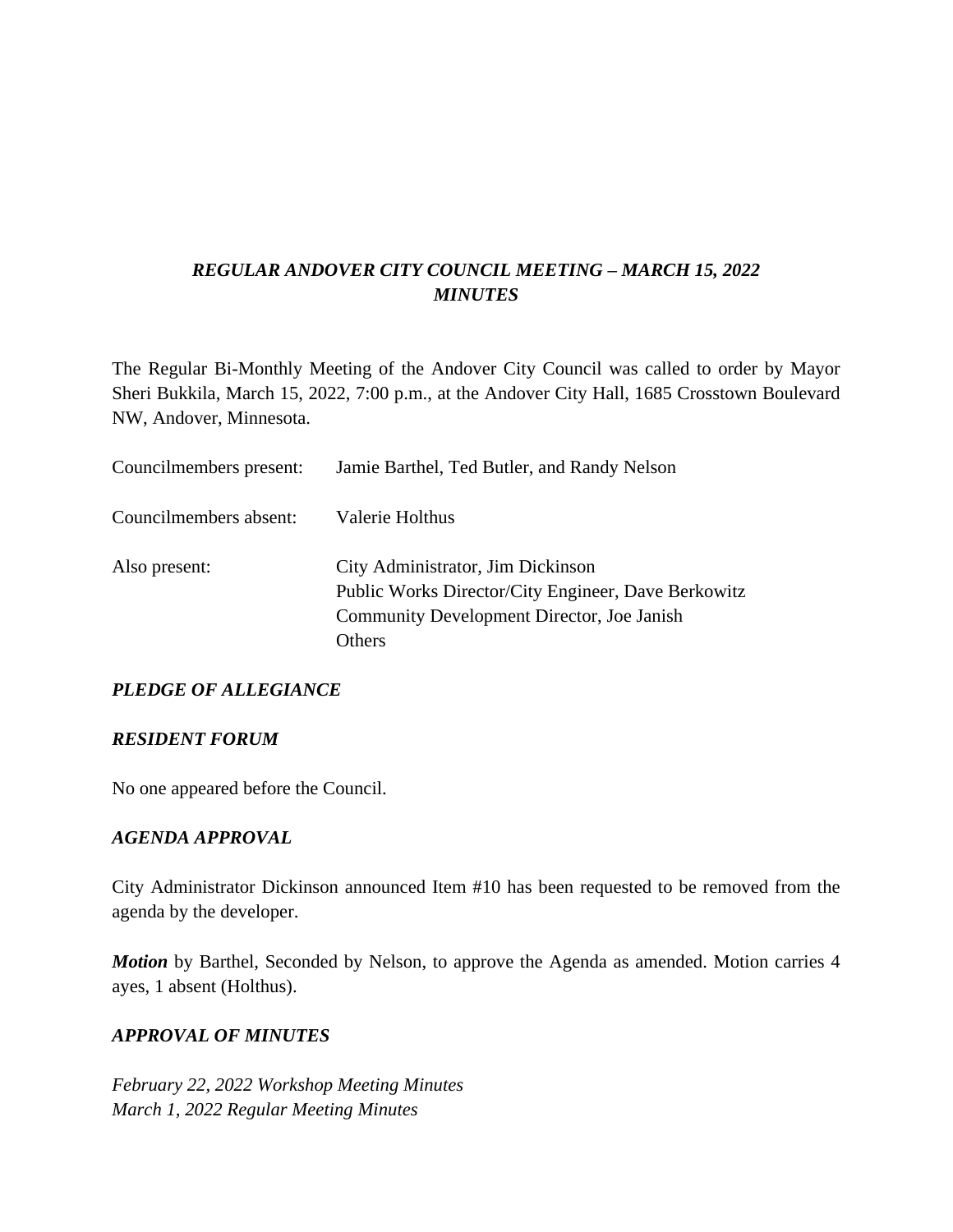*Motion* by Nelson, Seconded by Butler, to approve the February 22, 2022 Workshop Meeting minutes and the March 1, 2022 Regular Meeting minutes as presented. Motion carries 4 ayes, 1 absent (Holthus).

## *CONSENT ITEMS*

- Item 2 Approve Payment of Claims
- Item 3 Approve 2022 Code Enforcement Abatement/Mowing Contract
- Item 4 Approve First Amendment to Communication Site Lease Agreement (Water Tank)
- Item 5 Receive February 2022 General Fund Budget Progress Report
- Item 6 Receive February 2022 City Investment Reports
- Item 7 Approve Application for Exempt Permit

*Motion* by Barthel, Seconded by Nelson, to approve the Consent Agenda as read. Motion carries 4 ayes, 1 absent (Holthus).

# *ANOKA COUNTY SHERIFF'S OFFICE MONTHLY REPORT*

Commander Lenzmeier provided a monthly report for February 2022, reporting 895 calls for service and an increase in CSO calls. He reported 28 thefts, 1 felony arrest, 15 misdemeanor arrests, 216 traffic stops, 70 citations, and 5 DUIs. Commander Lenzmeier highlighted a significant event where an individual committed a robbery in Coon Rapids and drove recklessly through Andover, resulting in a crash. He stated the driver was in a stolen car and under the influence of chemicals. Commander Lenzmeier announced three citizen awards for assistance in apprehending a suspect at Walmart. He stated the Polar Plunge at Crooked Lake was a success and provided customers to Andover businesses.

Councilmember Nelson stated there is an increase in vaping at Andover High School. He asked what Commander Lenzmeier would recommend for combatting vaping. Commander Lenzmeier stated it is difficult to combat but the Sheriff's Office is being proactive and targeting businesses selling to minors. He encouraged parents to have conversations with their children and look for signs of vaping.

*HOLD PUBLIC HEARING: VACATION OF DRAINAGE AND UTILITY EASEMENT — UNADDRESSED PARCEL — PIN 30-32-24-43-0018, LOCATED IN NE QUADRANT OF 7 TH AVENUE NW AND BUNKER LAKE BLVD. NW — LGA ANDOVER, LLC (APPLICANT)*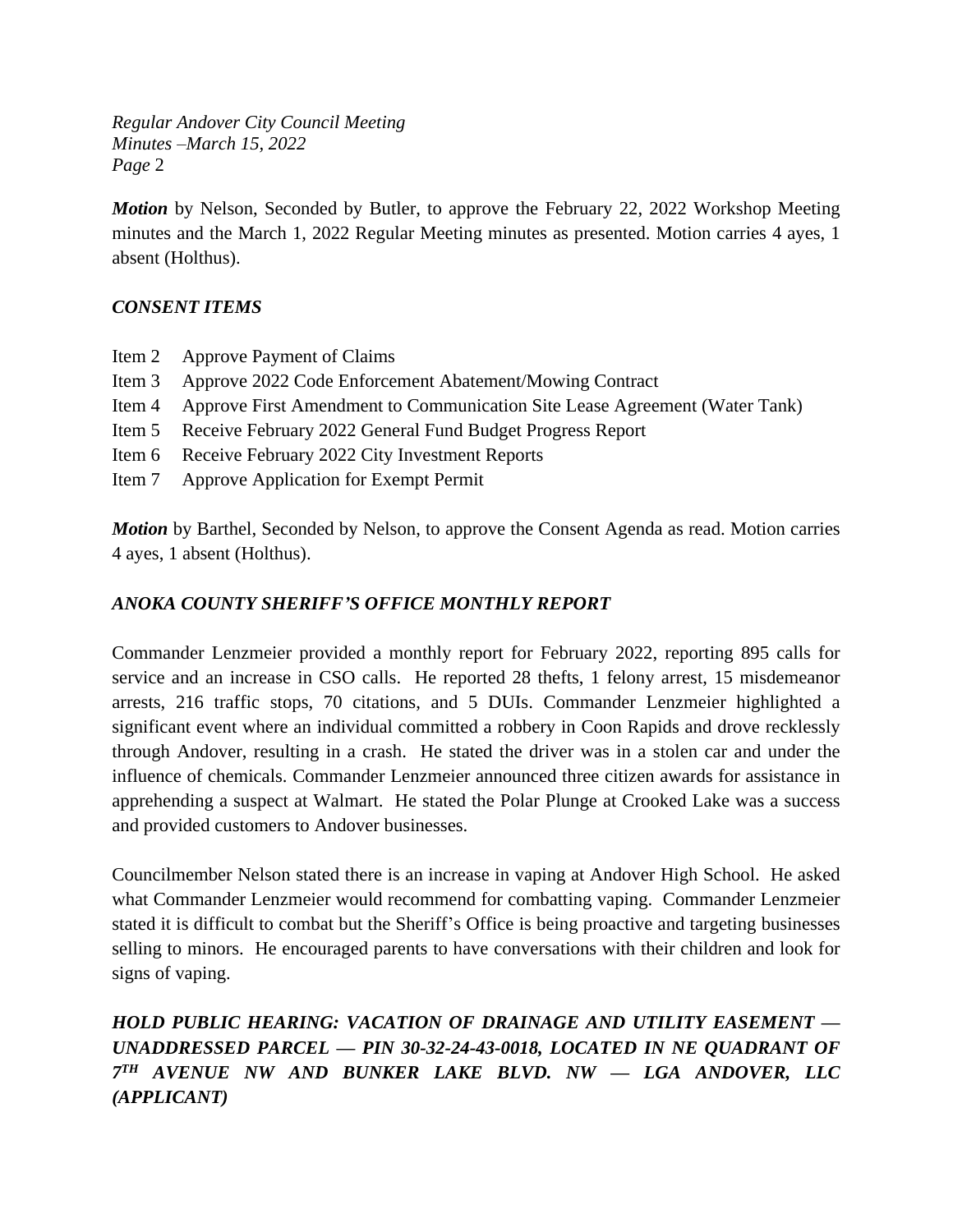The City Council is requested to hold a public hearing and consider vacating a drainage and utility easement for the development located at 7<sup>th</sup> Avenue and Bunker Lake Boulevard. Community Development Director Janish stated the action is contingent on the final plat being recorded.

*Motion* by Butler, Seconded by Barthel, to open the public hearing at 7:11 p.m. Motion carries 4 ayes, 1 absent (Holthus).

No one appeared before the Council.

*Motion* by Butler, Seconded by Barthel, to close the public hearing at 7:12 p.m. Motion carries 4 ayes, 1 absent (Holthus).

*Motion* by Barthel, Seconded by Nelson, to adopt Resolution No. R028-22, granting the vacating of a drainage and utility easement at PIN 30-32-24-43-0018. Motion carries 4 ayes, 1 absent (Holthus).

# *CONSIDER RECOMMENDATION FOR APPOINTMENT/COON CREEK WATERSHED DISTRICT VACANCY*

The City Council is requested to consider recommending an applicant for appointment to the Coon Creek Watershed District. Public Works Director/City Engineer Berkowitz stated the City received one application from a resident in Coon Rapids, Mary Campbell.

*Motion* by Barthel, Seconded by Butler, to recommend to Anoka County the appointment of Mary Campbell to the Coon Creek Watershed District Board. Motion carries 4 ayes, 1 absent (Holthus).

## *ADMINISTRATOR'S REPORT*

City Staff updated the Council on the administration and city department activities, legislative updates, updates on development/CIP projects, and meeting reminders/community events.

*(Administration)* Mr. Dickinson informed the Council of meetings he is attending. He is participating on a task force with Metro Cities to evaluate the Comprehensive Plan process. Mr. Dickinson stated HR is working on recruiting and interviewing for Engineering and Community Development positions. He is monitoring the State Legislature and communicating that the PUD process is necessary for Cities to develop. Mr. Dickinson is working with the MPCA in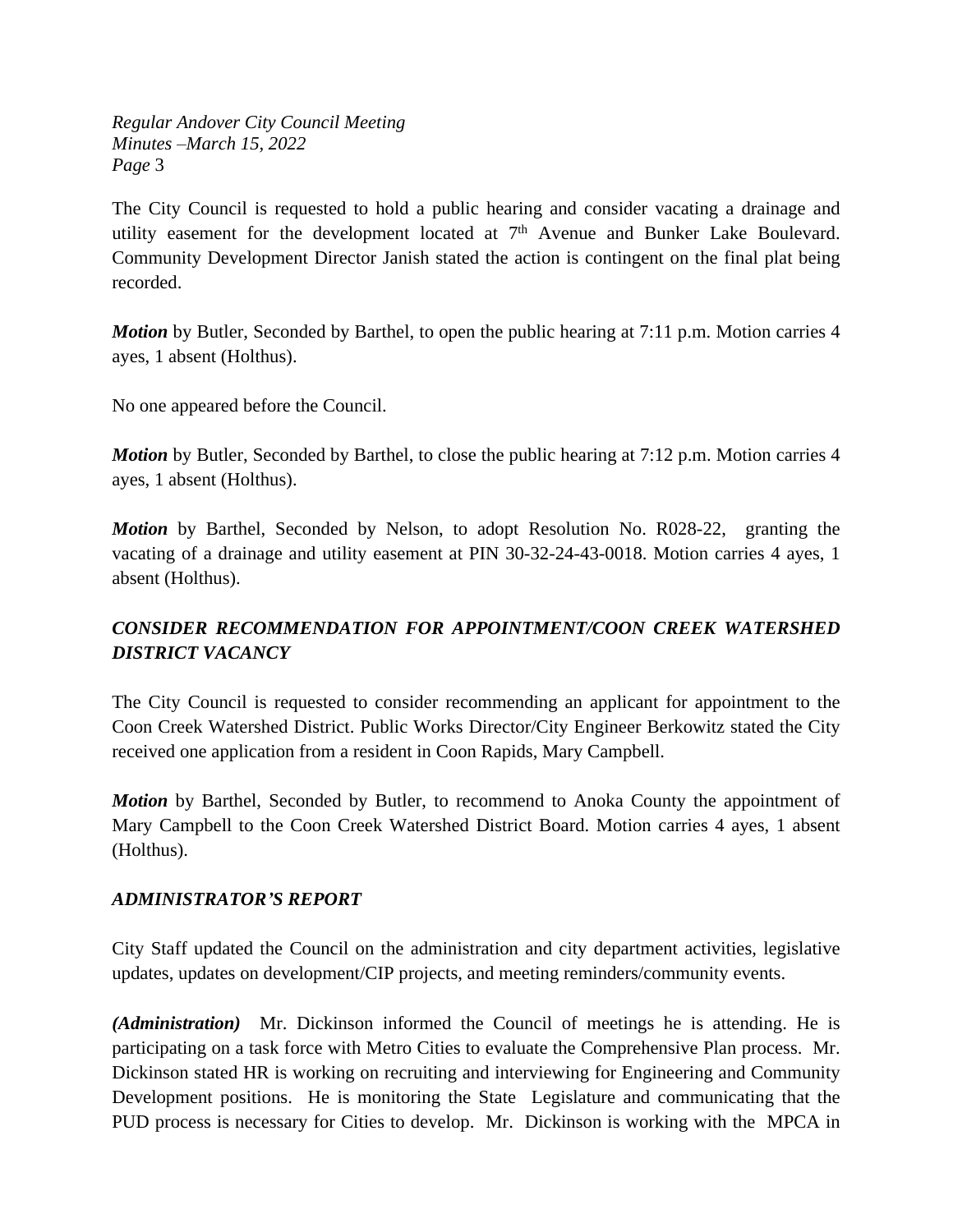finalizing the feasibility analysis for the Red Oaks neighborhood. The City is at 16 new home permits year to date.

*(Public Works)* Mr. Berkowitz announced the AMI water meter reading project is nearing completion and the system has already caught water leaks. Water Tower painting is scheduled to begin on April 1, 2022 with the goal of being completed before the Andover Family Fun Fest. The mill and overlay bid opening is on March 16<sup>th</sup>. Design work continues on projects. Public Works is transitioning to spring maintenance process.

Mayor Bukkila asked about road restrictions. Mr. Berkowitz stated road restrictions start Wednesday, March 16<sup>th</sup> and is expected to last 6-8 weeks.

Councilmember Nelson asked when the City will begin filling potholes. Mr. Berkowitz explained it depends on when the plants open with hot mix. He stated cold patch is a temporary fix that may last a week or so. He stated the hot mix lasts longer. Residents can go on the website to "Report a Problem" to identify potholes.

*(Community Development)* Mr. Janish stated the Planning Department is working on several commercial site plans. The Andover Community Center hosted the North Suburban Home Show on March 12, 2022 with an attendance of 1,303.

## *MAYOR/COUNCIL INPUT*

*(Andover High School Boys Hockey)* Councilmember Butler congratulated the Andover High School Boys Hockey team on the State Championship win. He stated there are good activities and high participation levels throughout the City at all the high schools. Councilmember Nelson offered his congratulations as well.

*(Pedestrian Awareness)* Councilmember Barthel asked drivers to be aware of pedestrians and to keep their eyes open.

## *ADJOURNMENT*

*Motion* by Butler, Seconded by Barthel, to adjourn. Motion carries 4 ayes, 1 absent (Holthus). The meeting adjourned at 7:30 p.m.

Respectfully submitted,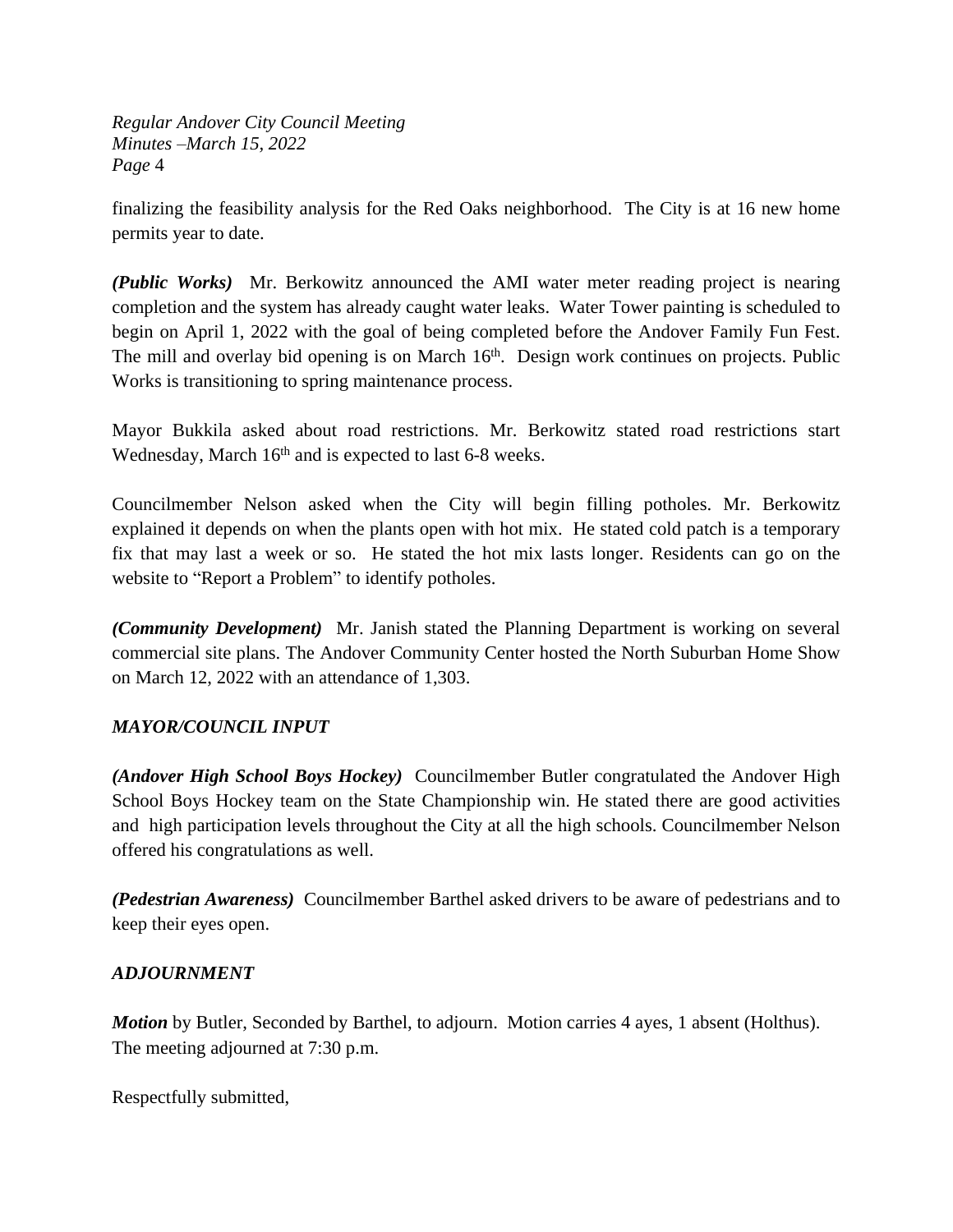Shari Kunza, Recording Secretary *TimeSaver Off Site Secretarial, Inc.*